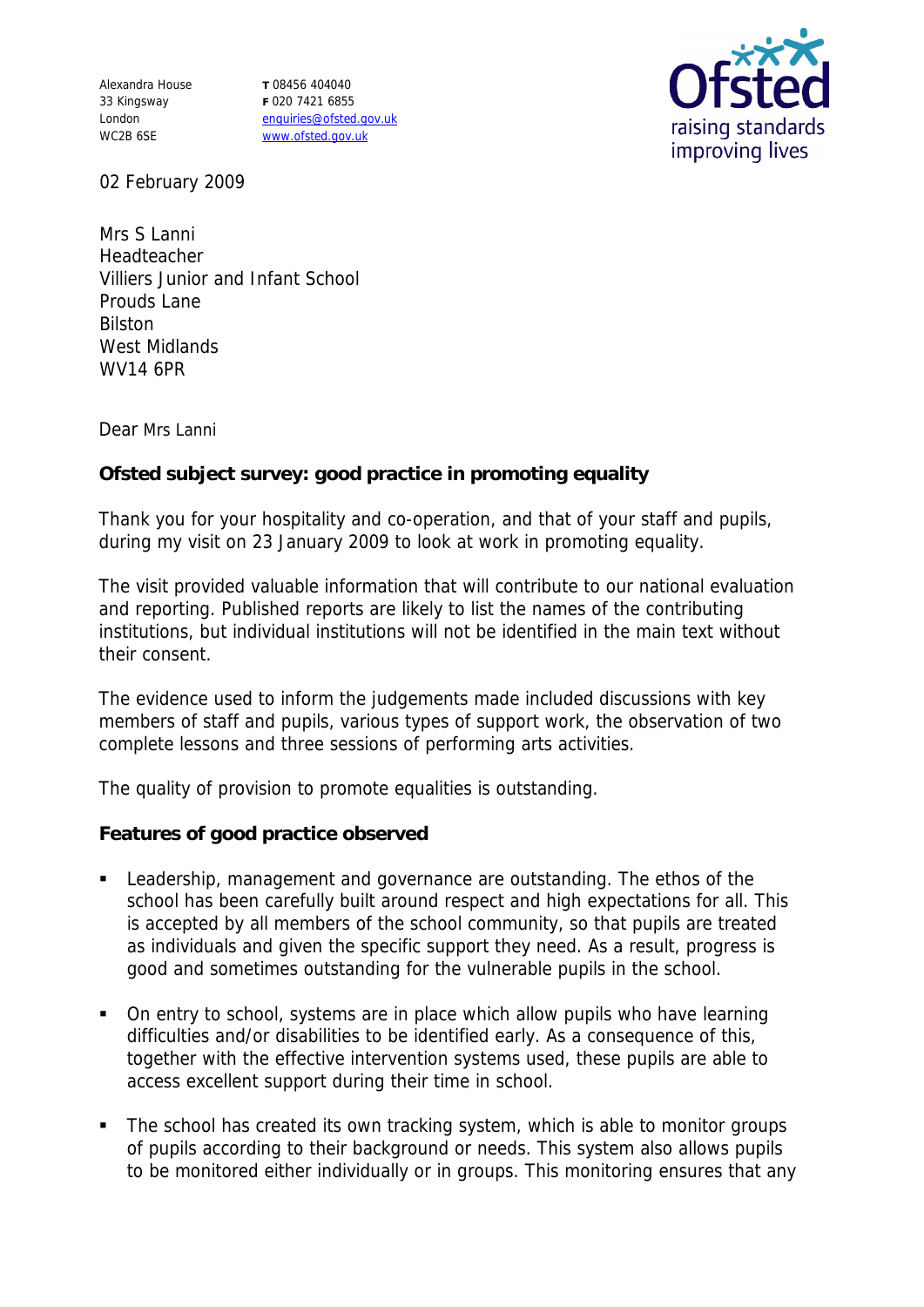pupils who are at risk of underachieving or who have a learning difficulty and/or disability receive early intervention and are able to make good and often outstanding progress in their learning.

- Through robust monitoring of the school's training needs, the continuing professional development co-ordinator is able to provide training which ensures that the skills of individual members of staff are maximised so that vulnerable pupils receive effective support during their lessons.
- The use of small support groups throughout the school ensures that pupils who are vulnerable receive intervention according to their individual needs. These groups are well planned to allow a balance of individualised support and access to whole-class work. The school is using the 'every child counts' intervention programme to target individual pupils who are at risk of underachievement in maths. Their progress over a twelve week period is closely monitored and support is targeted where it is most needed. As a recent innovation, it is too early to yet monitor the full impact of this scheme, but early indicators are that pupils start to close the gap with their peers.
- Parents and carers are extremely supportive of the school and they appreciate the learning opportunities available to all pupils, both within and outside of the curriculum. There is also good attendance at parents' classes provided by the school. This helps parents to understand how their children are taught and enables them to be more effective in their support at home.
- The school emphasises the contribution of all pupils to the life of the school and provides a wide range of opportunities for them to develop their creativity in all areas. The school appreciates and values the experiences that pupils bring to the school and celebrates their participation in the school in a way, which raises the self-esteem and confidence of all pupils. As a result of this, and the individualised support provided in lessons, many pupils have overcome very low standards on entry to the school and leave with standards which are broadly average, indicating outstanding progress in many cases.
- The school has a strong emphasis on promoting performing arts and sports and this has had the effect of raising the level of self esteem and self confidence amongst the pupils, significantly. This is particularly helpful for pupils who might otherwise have become disengaged from education. The pupils regularly perform in public arenas, such as the Mayor's service and the Remembrance Day activities and have gained an extremely positive reputation in the local community. These activities are fully inclusive and all pupils are encouraged to participate.
- There is a culture of high expectations which includes all pupils without exception. For example, pupils from Year 4 onwards are expected to learn a musical instrument and contribute to the ethos of high achievement in performing arts. All pupils undertake a weekly swimming lesson and work towards appropriate awards. This culture raises the aspirations of some pupils who might otherwise not have participated, and develops their confidence, self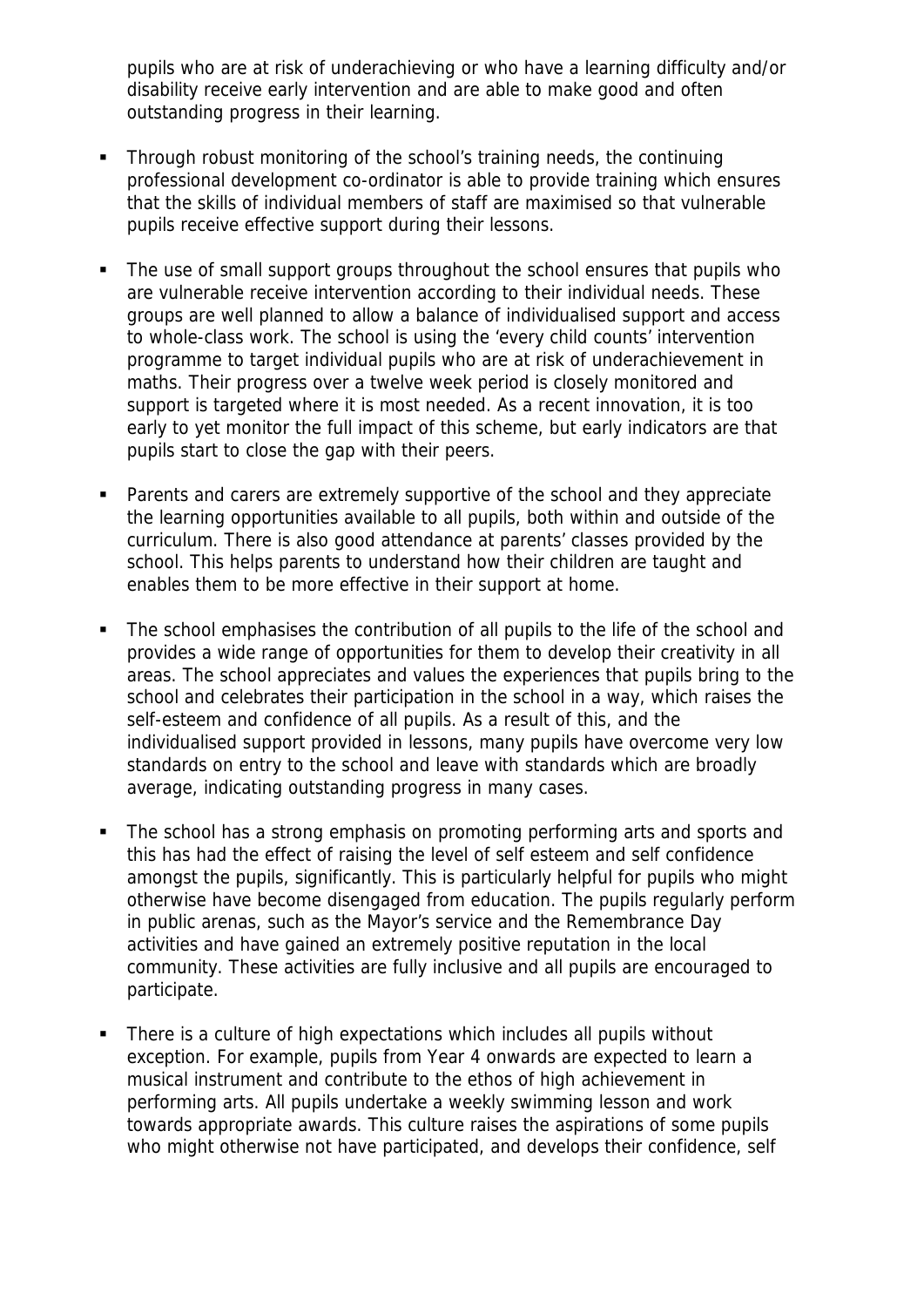discipline and self esteem. A strong traditional ethos also applies to high expectations for all with regard to behaviour and overall achievement.

- The school provides a wide range of services for pupils who are at risk of underachieving. Support is also provided for families ensuring that families who would not normally engage with the day to day life of the school or their childrens' education are provided with excellent intervention to help them effectively support their children and to feel a part of the school community. A strong example of this is the ICT classes which are attended by both children and parents, who are expected to work together to develop their skills in this area.
- **Inclusion in Villiers School is outstanding. Pupils of all abilities and backgrounds** take a full and active part in school activities. The school promotes a strong feeling of community and belonging and this is reflected in the excellent behaviour of the pupils. Staff know the pupils well and this allows them to consistently meet their needs very well. Pupils say that there are many ways that they are supported within the school. The range and quality of support available, enables vulnerable pupils to concentrate on their work and to make at least good progress during their time in the school.
- The care, guidance and support for vulnerable groups have an outstanding impact on improving their personal development. The school's inclusive ethos promotes an exemplary tolerance and understanding of other cultures. Behaviour systems, founded on a house system and the importance of positive relationships, enable pupils to exhibit outstanding behaviour. Because pupils have a clear understanding of acceptable boundaries, all pupils, including those who might be at risk of disengagement, are in a position to progress well with their learning and social development. The community spirit in the school ensures that pupils are very supportive of each other ensuring that those who are at risk of social isolation are fully included in the life of the school.

**Areas for development**

To continue to devise ways to support parents and empower them to actively support their children's education.

I hope these observations are useful as you continue to promote equalities in the school.

A copy of this letter will be sent to your local authority and will be published on Ofsted's website. It will also be available to the team for your next institutional inspection.

Ofsted gathers information on the immediate and longer-term impact of survey inspections, both on the institutions themselves, and with a view to improving its own processes. To this end, I should be grateful if you would complete the attached questionnaire and return it within the next ten days. We have also just sent a copy of the questionnaire by email. Please return your completed questionnaire to either the email or postal address on the form, not to me. We may also contact some